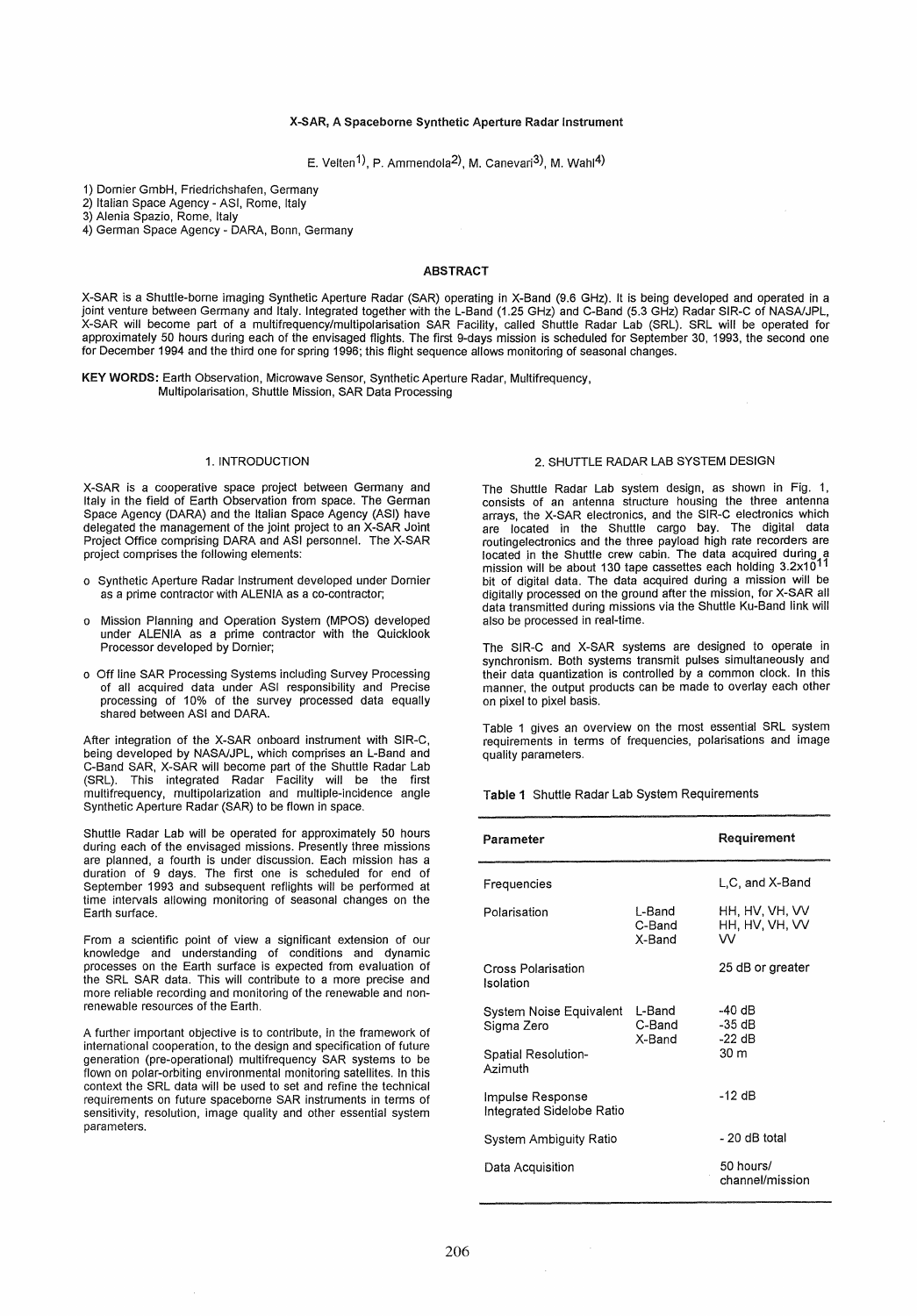

Figura 1 Shuttle Radar Lab System Block Diagram



Figura 2 X-SAR Instrument Block Diagram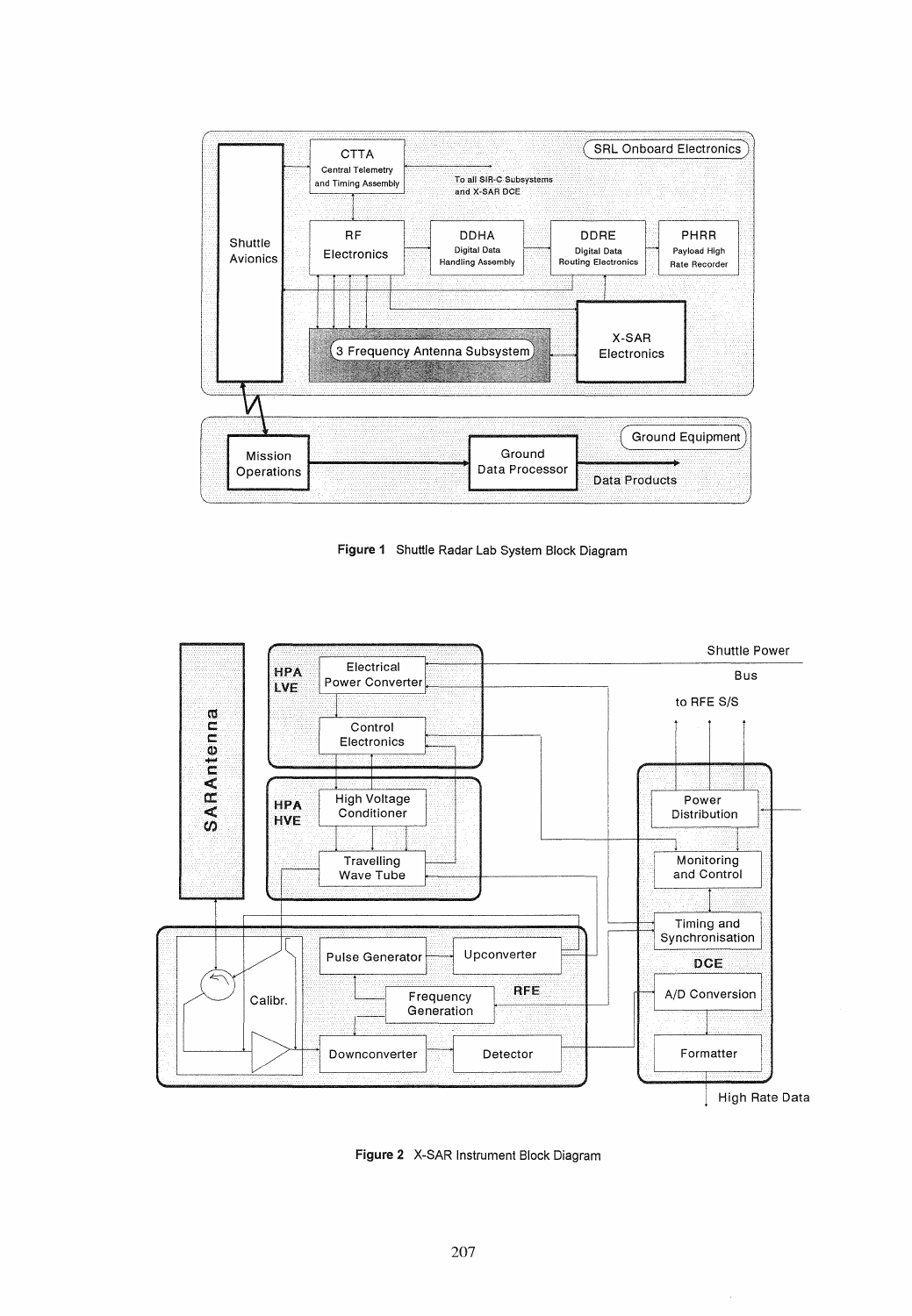### 3. X-SAR SPACE SEGMENT DESIGN

The X-SAR Space Segment consists of the following major elements, called the X-SAR Instrument:

- o The X-SAR Instrument Electronics including the interfaces to SIR-C and to the Space Shuttle. The electronics are mounted on a standard Shuttle Pallet.
- o The X-SAR Antenna, which is mounted on a tiltable structure attached by hinges to the fixed SIR-C antenna truss.
- The Receive and Transmit Waveguide including a Rotary Joint as connecting link between the Electronics and the Antenna.

Fig. 2 shows a blockdiagram of the X-SAR Instrument with the essential subsystems and their main functions. They are described in more detail below.

The X-SAR flight equipment is in an advanced development status. The antenna has been ready for flight since October 1990. For the onboard electronics a complete Engineering Model has been integrated and tested, the Flight Model integration and acceptance testing will be finalized until September 1992.

The test data attained give high confidence that all essential system performance requirements will be met during missions. Table 2 shows a comparison of X-SAR image quality vs. relevant requirements.

Tables 3 and 4 show the X-SAR mass and power budgets, which also demonstrate a good margin of measured data vs. requirements.

## Table 2 X-SAR System Performance Parameters

| <b>System Parameter</b>             | 20°     | 500      | Requ.                      |
|-------------------------------------|---------|----------|----------------------------|
| <b>Point Target</b>                 |         |          |                            |
| Range - Slant Resolution<br>(m)     | 9.6 (F) | 18.0 (C) | $<$ 10 (F)<br>$<$ 20 $(C)$ |
| - ISLR (dB)                         | 12.1    | 12.2     | >11                        |
| - PSLR (dB)                         | 21.9    | 21.9     | >20                        |
| Azimuth - Ground<br>Resolution (m)  | 27.5    | 27.4     | $30$                       |
| - ISLR (dB)                         | 15.47   | 15.5     | >11                        |
| - PSLR (dB)                         | 21.9    | 21.9     | >20                        |
| <b>Distributed Target</b>           |         |          |                            |
| Ambiguity Ratio (dB)                | 19.4    | 19.4     | >18                        |
| Image Signal to Noise<br>Ratio (dB) | 8.7     | 7.7      | ---                        |
| Radiometric Resolution<br>(m)       | 2.1     | 2.1      | 2.75                       |
| Dynamic Range (dB)                  | 32.9    | 36.8     | >20                        |
| Swath Width (km)                    | 30.4    | 32.0     | >15                        |

Note: F=Fine Resolution, C=Coarse Resolution

## Table 3 X-SAR Mass Budget

| Element            | act.(kg) | spec.(kg) |
|--------------------|----------|-----------|
| Antenna            | 43.6     | < 53.3    |
| Rx/Tx Waveguide    | 8.3      | 11.5      |
| <b>Electronics</b> | 156.3    | < 161.5   |
| <b>Total Mass</b>  | 208.2    | < 226.3   |

#### Table 4 X-SAR Power Budget

| <b>Operating Mode</b> | actual (W) | spec. (W) |
|-----------------------|------------|-----------|
| Standby               | 58.8       | < 69.0    |
| Pause                 | 181.2      | $199.0$   |
| Transmit              |            |           |
| $-$ PRF=1240 Hz       | 758.0      | < 1409.0  |
| $-$ PRF=1830 Hz       | 1060.0     | < 1409.0  |
|                       |            |           |

#### 3.1 Antenna Subsystem

The X-SAR Antenna is a planar slotted waveguide array antenna with a total size of 12 m length and 0.4 m width. It consists of three mechanical leaves, each divided into four electrical subpanels. Each of these electrical subpanels has fourteen resonant waveguides with 42 displaced radiating slots. The waveguides are manufactured from metallized Carbon Fiber Reinforced Plastic material in order to achieve the required phase and amplitude stability over a large operating temperature range and to survive also the worst case temperature conditions<br>of a range from +100<sup>0</sup> C to -150<sup>0</sup> C. Furthermore this material gives the necessary mechanical stiffness and low mass for such a large structure.

The feeding network on the backside of the panels consists also of CFRP waveguides. Distribution to the radiating waveguides is performed by 14-way couplers, power distribution to the subpanels uses 3 dB couplers. Exact Phase trimming between panels and subpanels can be performed by mechanical adjustment of distance bushing waveguides. Power distribution to the three mechanical panels is performed by a Three Way Power Divider.

Results from acceptance testing of the flight antenna give a beamwidth of 5.5 degrees in elevation and 0.14 degrees in azimuth with an overall gain of 44.5 dBi. In order to achieve the required sidelobe reduction in elevation for a good suppression of nadir echos a taper is used.

The in-orbit antenna performance depends to a large extent from the stability of the antenna truss structure, on which the X-SAR antenna will be mounted. This truss structure is presently being designed and manufactured by JPL and will be available for integration in December 1992.

#### 3.2 Radio Freguency Electronics Subsystem

The Radiofrequency Electronics subsystem performs the basic function of generating linear FM modulated transmit pulses with a selectable bandwidth of 9.5 MHz or 19.0 MHz. The chirp signals of 40  $\mu$ sec length are produced by Surface Acoustic Wave (SAW) devices, upconverted and are used to drive the High Power Amplifier.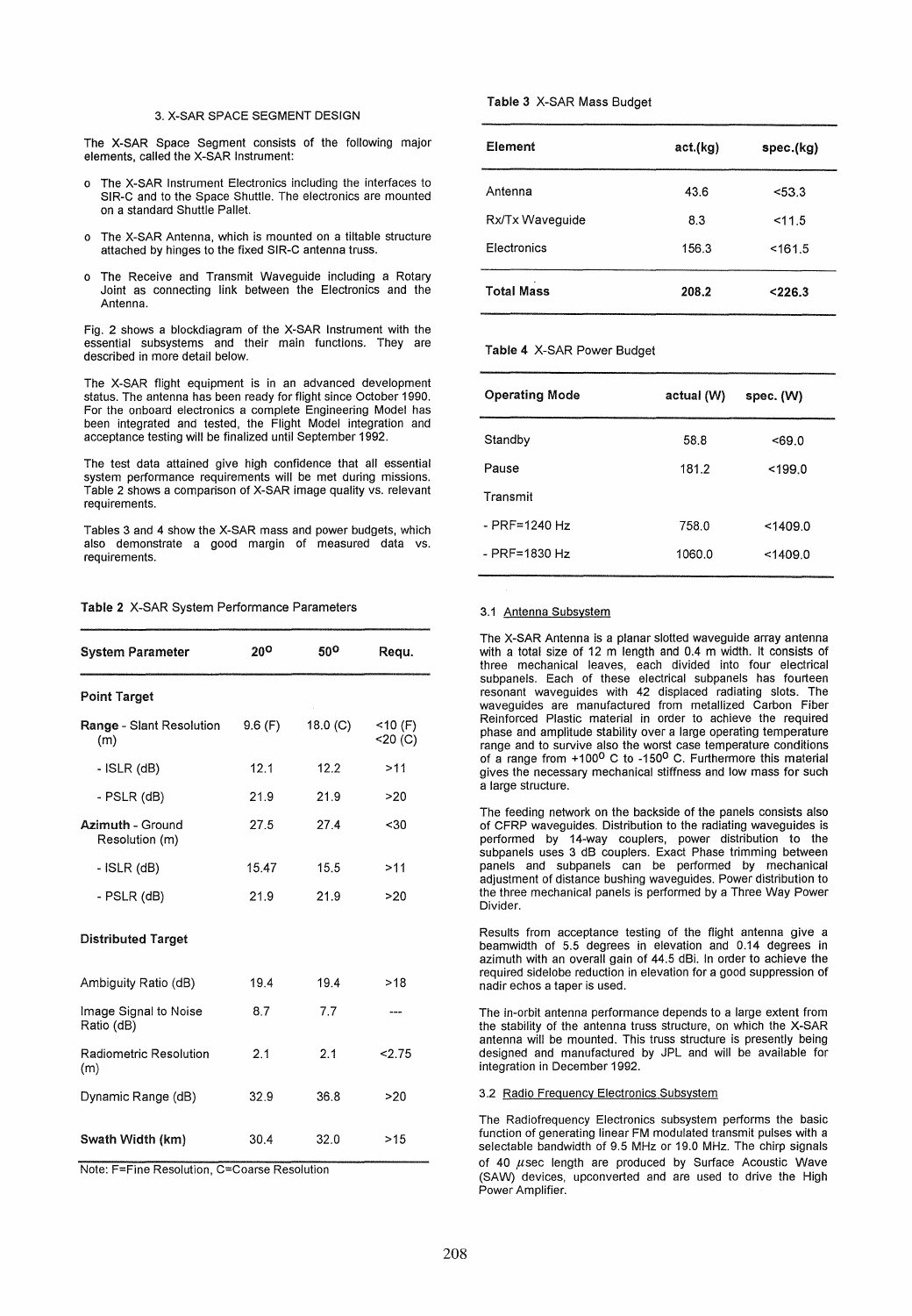For calibration purposes the transmit signal from the High Power Amplifier is coupled out and routed back to the RFE, which contains also the Transmit-Receive Switch. The receive signal from the antenna is amplified in a Low Noise Amplifier, downconverted and finally detected. The land Q signals are routed to the Data and Control Electronics.

The RFE contains two loops for calibration of the onboard electronics. The first loop routes an attenuated transmit signal to the downconverter. This loop is mainly used for transmit signal calibration. The second loop uses the upconverted chirp signal and injects a fraction into the Low Noise Amplifier. This loop allows calibration of the receive chain.

The implementation of the RFE uses Surface Mounted Components in order to achieve a high packing density.

## 3.3 High Power Amplifier Subsystem

The High Power Amplifier (HPA) consists of a Low Voltage Electronics performing the conversion from the 28 V DC Shuttle Power Bus to a 200 V AC intermediate power bus, which drives the High Voltage Electronics. It also performs control and protection functions and interfaces with the RFE and the DCE.

The High Voltage Electronics is housed in a sealed container at a nominal pressure of 1000 Hectopascal (1 atmosphere). The chirp signal from the RFE is amplified by a Travelling Wave Tube to an output power of 3.3 kWatt peak. The HPA has an overall efficiency of 28% due to use of highly efficient power converters and of a multistage Travelling Wave Tube.

### 3.4 Data and Control Electronics

The Data and Control Electronics performs mainly the X-SAR control and data handling functions as weil as power conversion and distribution. Furthermore it interfaces both with Shuttle and with SIR-C concerning commanding, telemetry and synchronization.

The analog I/Q data from the RFE are eonverted to digital form with either 4 Bit or 6 Bit by AlD Converters. After time expansion and formatting the SAR raw data are routed to the SIR-C Digital Data Routing Electronics and from there either to the onboard tape recorders or to the Shuttle Ku-Band System for transmission to ground.

Commands are received via SIR-C from the Shuttle command link, stored in a command memory and checked for validity before execution. Housekeeping data from the X-SAR subsystems are collected by the DCE and monitored, formatted and transmitted to the Shuttle telemetry system as weil as inserted into the High Rate Data stream.

As a particular feature a data window position monitor has been built in, which allows to check the imaged swath on-ground. The same data are also used on-board to derive a programmable gain control for gain setting of the X-SAR receive chain.

An essential interface with SIR-C is the timing and synchronization performed by the DCE on the X-SAR side. All X-SAR frequencies are derived from the SIR-C 90 MHz Ultrastable Oscillator. Command execution and mode switching is performed exactly on a one second time tick, which is derived from this oscillator as wel!.

### 3.5 Receive and Transmit Waveguide

The Receive and Transmit Waveguide System provides the RF power link from the High Power Amplifier to the Radiofrequency Electronics and from there via a Rotary Joint to the tiltable X-SAR Antenna.

In order to achieve this function and to decouple from mechanical misalignments of the electronic boxes on the Shuttle Pallet as weil as dynamic movement of the Pallet versus the Shuttle Cargo Bay, development and space qualification of mechanically highly flexible waveguides with very high electrical performance was necessary. The total length of this waveguide system composed of aseries of fixed and flexible pieces is now more than 4.8 meters with a total loss of less than 1.7 dB.

## 4. X-SAR GROUND SEGMENT

### 4.1 Overview on Mission Planning and Operation System

For mission planning and mission operations X-SAR is developing the Mission Planning and Operations System (MPOS). As shown in Fig. 3 it consists of the following major elements:

- o Planning and Analysis System (PAS) which has two important functions. It is firstly a comprehensive mission timelining system, which will be used prior to the mission to plan the complete sequence of mission events; during the mission it will be used to update this sequence according to the latest available information. It is secondly a powerfuI tool for analysing data take information and deriving corrections to radar settings in realtime. The PAS will have read-access to SIR-C data tables, enabling the compilation of the joint SIR-C/X-SAR mission timeline.
- o Telemetry System (TS) which will decode and display the X-SAR S-Band telemetry data providing information on the status of the onboard subsystems, the actual running data take, the radar echo and the uplinked commands.
- o Command System (CS) which will be used to transmit individual command blocks or series of commands to the Mission Control Center (MCC) for uplink to the onboard instrument; during standard operations, the CS will regularly uplink sequential portions of the X-SAR Command Plan to the 16 kByte onboard DCE command memory; additional commanding will be required in response to replanning or contingency operations requiring realtime changes. In the synchronous mode X-SAR and SIR-C commands will be output to a single queue for transmission to the MCC.
- o SAR Processing System (SPS) which permits real-time multi-look processing of the downlinked High Rate Data of 45 Mbit/sec; the quicklook processed images will primarily be used as a powerful tool for optimizing data take parameter setting. Beside the basic application the SPS provides auxiliary tools for the monitoring of health status of all the devices involved in the data acquisition chain.

## 4.2 X-SAR Quicklook Processor

A realtime SAR data processor has been developed and tested for use on the ground to support the X-SAR mission operation team in selecting the radar parameters, to monitor proper function and performance of the flight instrument and to verify whether the radar beam really hits the selected target area. Because of the mechanical deflections in the Shuttle, the misalignments and inaccuracies of the Shuttle attitude and orbit data, a correct prediction of the antenna pointing is not possible. Real time digital processing of the two-dimensional X-SAR raw radar data transmitted via the Shuttle Ku-Band link to the ground station is performed at a rate of 45 Mbit/sec. The processed SAR image is displayed on a 1024 x 768 pixel high resolution monitor either full swath reduced resolution or reduced swath with full resolution. The expected image performance is for the azimuth resolution to be 16 m to 60 m with an integrated sidelobe ratio better than -12 dB and a resolution of 12  $\text{m}$  or 21 m for fine or coarse mode in range. The resolution depends on the FFT length and number of looks selected for data processing. The baseband mean Doppler estimated accuracy shall be +/- 80 Hz and the FM rate accuracy +/- 150 Hz/sec. Fig. 4 shows the architecture of the X-SAR Quicklook Processor. It mainly consists of a pipeline processor chain applying integer FFTs and two levels of contro!. The whole equipment fits into two standard 19" racks.

The X-SAR Quicklook Processor development was completed in August 1990. Integration into the MPOS-SPS is planned for summer 1992. A SAR processor of similar design is already in use for ERS-1 data since 1991.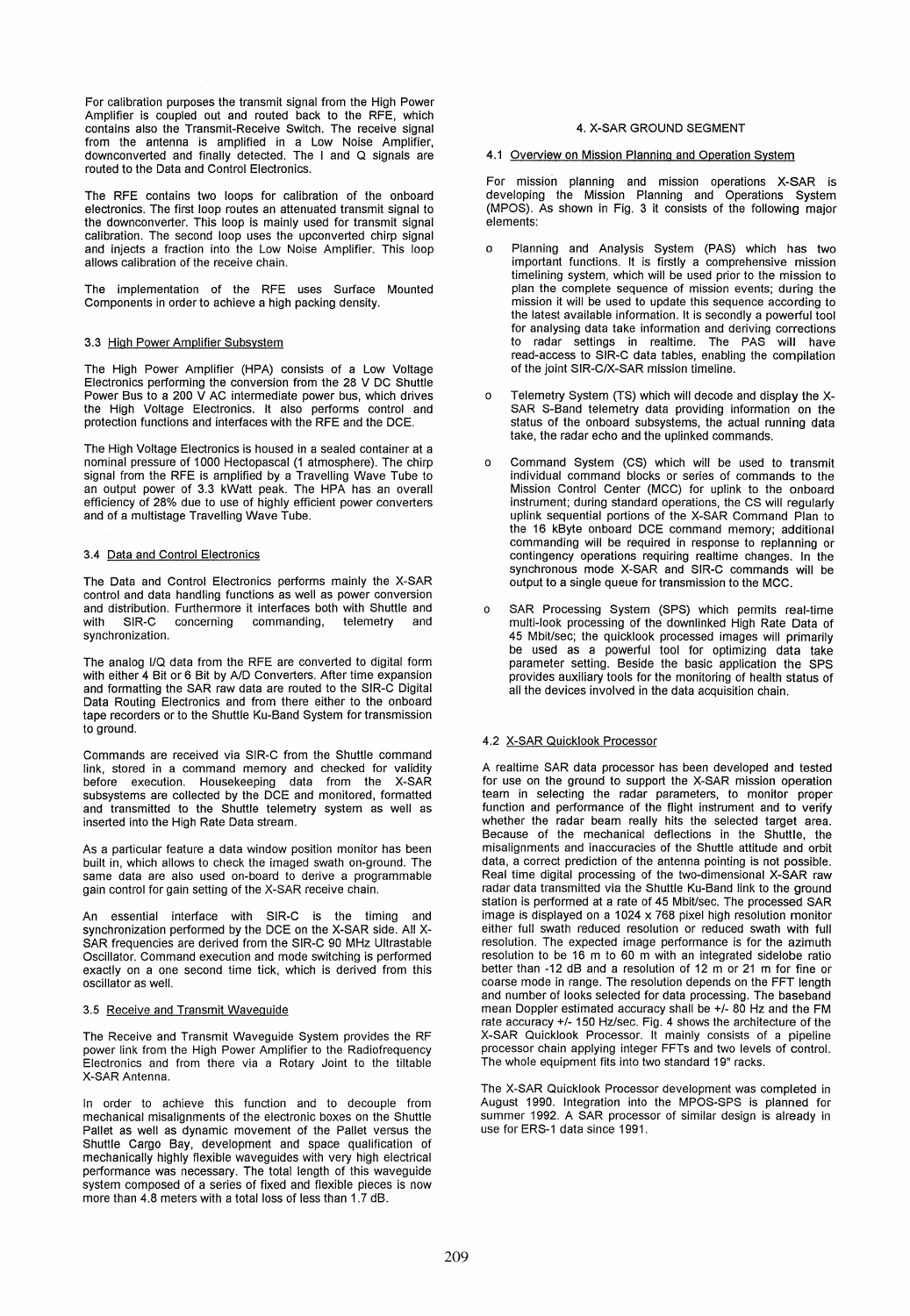

Figure 3 X-SAR Mission Planning and Operation System